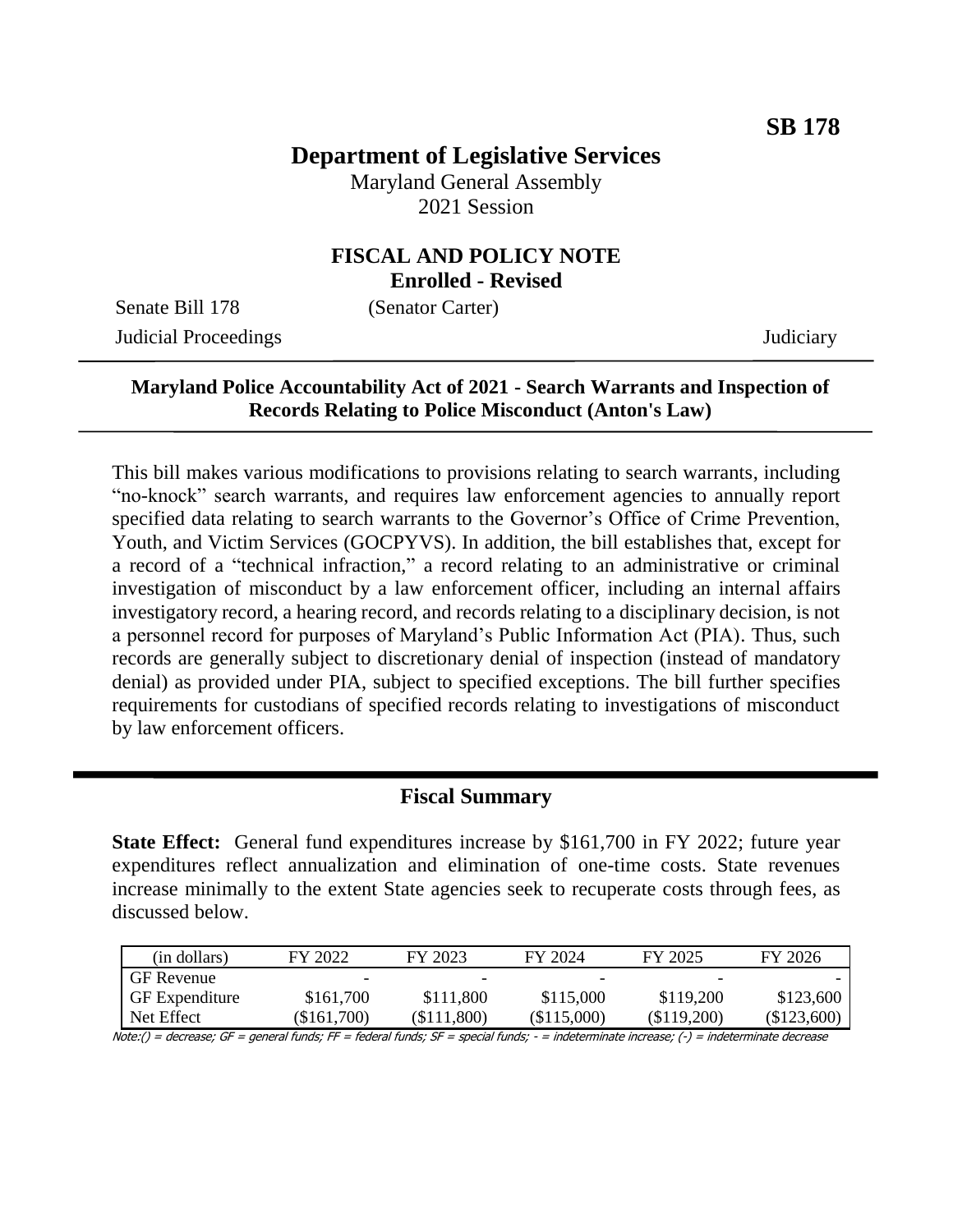Local Effect: It is assumed that local governments can handle the bill's changes with existing resources, as discussed below. Local revenues increase to the extent local governments seek to recuperate costs through fees.

**Small Business Effect:** None.

## **Analysis**

#### **Bill Summary:**

#### *No-knock Search Warrants*

"No-knock search warrant" means a search warrant that authorizes the executing law enforcement officer to enter a building, apartment, premises, place, or thing to be searched without giving notice of the officer's authority or purpose.

The bill requires written preapproval of an application for a no-knock warrant by a police supervisor and the State's Attorney. In addition, the bill repeals the ground for issuance of a no-knock search warrant based on reasonable suspicion to believe that, without the authorization, the property subject to seizure may be destroyed, disposed of, or secreted. An application for a no-knock search warrant must contain:

- a description of the evidence in support of the application;
- an explanation of the investigative activities that have been undertaken and the information that has been gathered to support the request for a no-knock search warrant;
- an explanation of why the affiant is unable to detain the suspect or search the premises using other, less invasive methods;
- acknowledgement that any police officers who will execute the search warrant have successfully completed the same training in breach and call-out entry procedures as SWAT team members;
- a statement as to whether the search warrant can effectively be executed during daylight hours and, if not, what facts or circumstances preclude effective execution in daylight hours; and
- a list of any additional occupants of the premises by age and gender, as well as an indication as to whether any individuals with cognitive or physical disabilities or pets reside at the premises, if known.

A no-knock search warrant must be executed between 8:00 a.m. and 7 p.m., absent exigent circumstances.

SB 178/ Page 2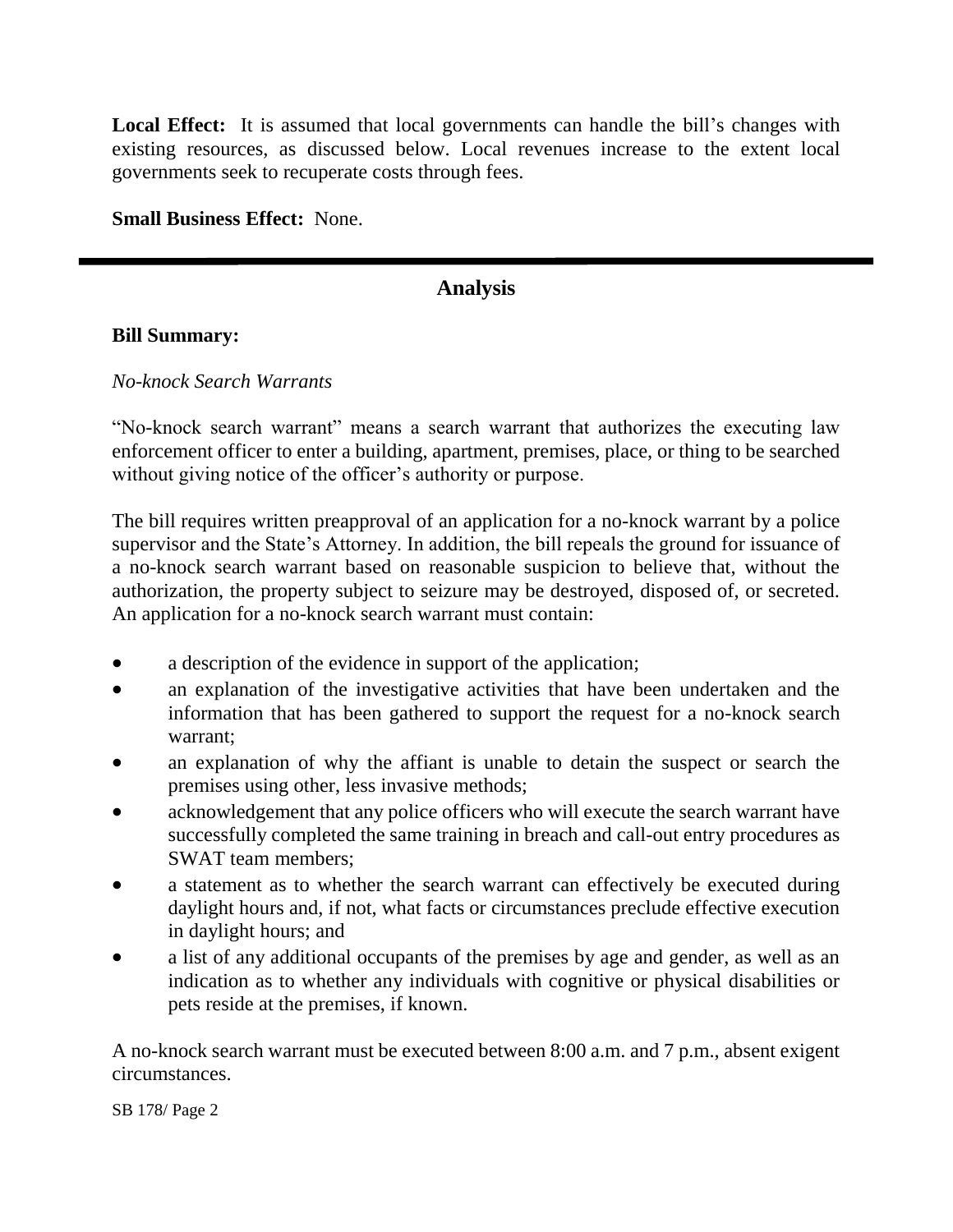#### *Search Warrants, Generally*

A search warrant must be executed within 10 calendar days (instead of 15) after the search warrant is issued. While executing a search warrant, a police officer must be clearly recognizable and identifiable as a police officer, wearing a uniform, badge, and tag bearing the name and identification number of the police officer. If a police officer's law enforcement agency requires the use of body-worn cameras (BWCs), the police officer must use a BWC during the course of a search in accordance with policies established by the police officer's law enforcement agency. Unless executing a no-knock warrant, a police officer must allow a minimum of 20 seconds for the occupants of the residence to respond and open the door before the police officer attempts to enter the residence, absent exigent circumstances. In addition, a police officer may not use specified military-style devices when executing a search warrant, absent exigent circumstances. "Exigent circumstances," as it applies to these provisions, retains its judicially determined meaning.

#### *Reporting Requirements*

The bill requires a law enforcement agency to report specified data relating to search warrants executed by the agency during the prior calendar year to GOCPYVS. The Maryland Police Training and Standards Commission (MPTSC), in consultation with GOCPYVS, is required to develop a standardized format for each law enforcement agency to use in reporting this data. A law enforcement agency must compile the specified data for each one-year period as a report in a specified format. By January 15 of each year, the law enforcement agency is required to submit the report to GOCPYVS and the local governing body of the jurisdiction served by the agency or, if the jurisdiction served is a municipal corporation, the chief executive officer of the jurisdiction.

GOCPYVS must analyze and summarize the submitted reports. By September 1 of each year, GOCPYVS must (1) submit a report of the analyses and summaries of the submitted reports to the Governor, each law enforcement agency, and the General Assembly and (2) publish the report on its website.

If a law enforcement agency fails to comply with the reporting provisions of the bill, GOCPYVS must report the noncompliance to MPTSC. On receipt of a report of noncompliance, MPTSC must contact the law enforcement agency and request that the agency comply with the reporting requirement. If the law enforcement agency fails to comply within 30 days after being contacted by MPTSC, GOCPYVS and MPTSC must jointly report the noncompliance to the Governor and the Legislative Policy Committee of the General Assembly.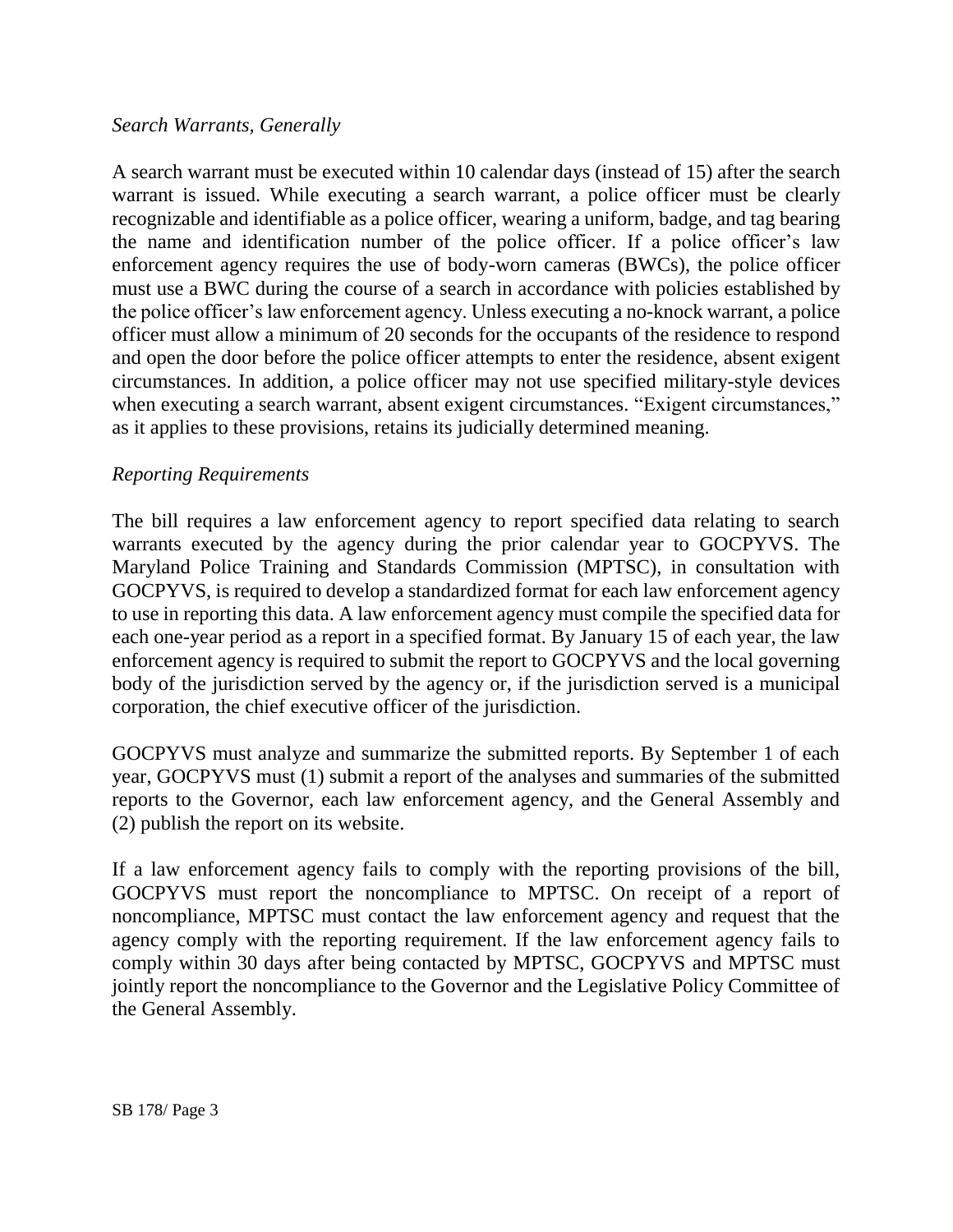#### *Public Information Act*

"Technical infraction" means a minor rule violation by an individual solely related to the enforcement of administrative rules that (1) does not involve an interaction between a member of the public and the individual; (2) does not relate to the individual's investigative, enforcement, training, supervision, or reporting responsibilities; and (3) is not otherwise a matter of public concern.

The bill establishes that, except for a record of a "technical infraction," a record relating to an administrative or criminal investigation of misconduct by a law enforcement officer, including an internal affairs investigatory record, a hearing record, and records relating to a disciplinary decision, is not a personnel record for purposes of PIA. Thus, specified records relating to the administrative or criminal investigation of misconduct by a law enforcement officer are generally subject to discretionary denial of inspection as provided under PIA, as opposed to mandatory denial. A custodian may deny inspection by a person in interest only under specified conditions that, under current law, apply to the denial of various investigatory records. However, a custodian must allow inspection of such records by the U.S. Attorney, the Attorney General, the State Prosecutor, or the State's Attorney for the jurisdiction relevant to the record.

Except as specified, a custodian must redact the portions of a specified record to the extent that the record reflects (1) medical information of the person in interest; (2) personal contact information of the person in interest or a witness; or (3) information relating to the family of the person in interest. A custodian may redact the portion of a specified record to the extent that the record reflects witness information other than personal contact information. When a specified record is inspected, the custodian must notify the person in interest but may not disclose the identity of the requestor to the person in interest.

The bill must be construed to apply prospectively to any PIA request made on or after the bill's October 1, 2021 effective date, regardless of when the requested record was created.

### **Current Law:**

#### *Search Warrants*

A circuit court or District Court judge may issue a search warrant whenever a warrant application makes it apparent to the judge that there is probable cause to believe that (1) a misdemeanor or felony is being committed by a person or in a building, apartment, premises, place, or thing within the jurisdiction of the judge or (2) property subject to seizure is on the person or in or on the building, apartment, premises, place, or thing.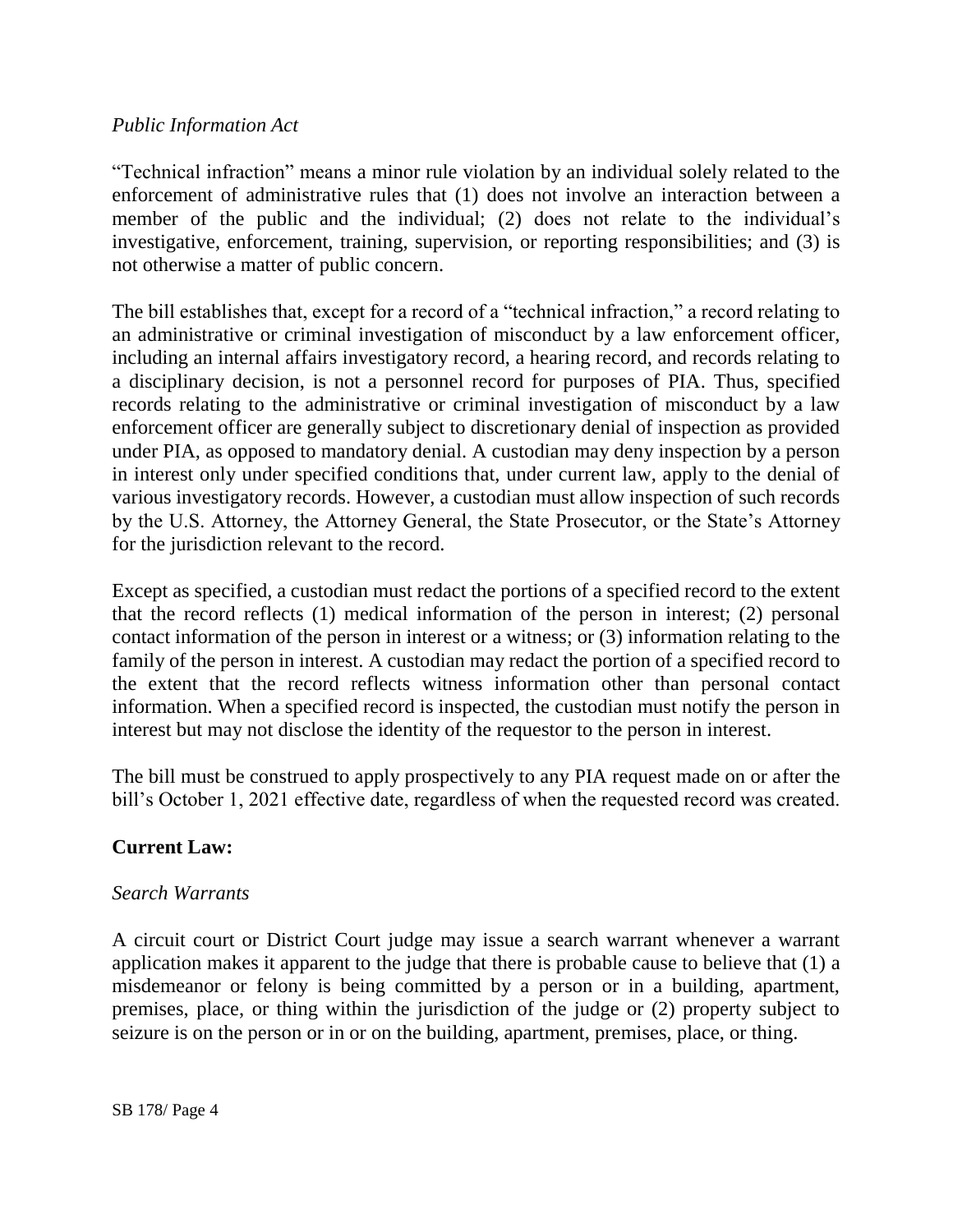An application for a search warrant must be (1) in writing; (2) signed, dated, and sworn to by the applicant; and (3) accompanied by an affidavit that sets forth the basis for probable cause and contains facts within the personal knowledge of the affiant that there is probable cause.

A law enforcement officer may request, in an application for a search warrant, that a building, apartment, premises, place, or thing be searched without the officer having to provide notice of the officer's authority or purpose. To justify the request for such a warrant (also referred to as a no-knock warrant), the officer must have a reasonable suspicion that, without the authorization, the property subject to search or seizure may be destroyed, disposed of, or secreted, or the life or safety of the executing officer or another person may be in danger. If the warrant application justifies this request on these grounds, the search warrant must authorize the executing law enforcement officer to engage in these actions.

A search and seizure under the authority of a search warrant must be made within 15 calendar days after the day that the search warrant is issued. After the expiration of the 15-day period, the search warrant is void.

### *Public Information Act, Generally*

PIA establishes that all persons are entitled to have access to information about the affairs of government and the official acts of public officials and employees. Each governmental unit that maintains public records must identify a representative whom a member of the public may contact to request a public record. The Office of the Attorney General (OAG) must post all such contact information on its website and in any *Public Information Act Manual* published by OAG.

In general, a custodian must deny inspection of a public record or any part of a public record if (1) the public record is privileged or confidential by law or (2) the inspection would be contrary to a State statute, a federal statute or regulation, the Maryland Rules, or an order of a court of record. PIA also specifies various types of personal and confidential records of which a custodian *must* deny inspection unless otherwise provided by law, such as personnel records.

A custodian must deny inspection of a personnel record, including an application, a performance rating, or scholastic achievement information. However, a custodian must allow inspection by the person in interest, an elected or appointed official who supervises the work of the individual, or a specified employee organization, subject to limitations.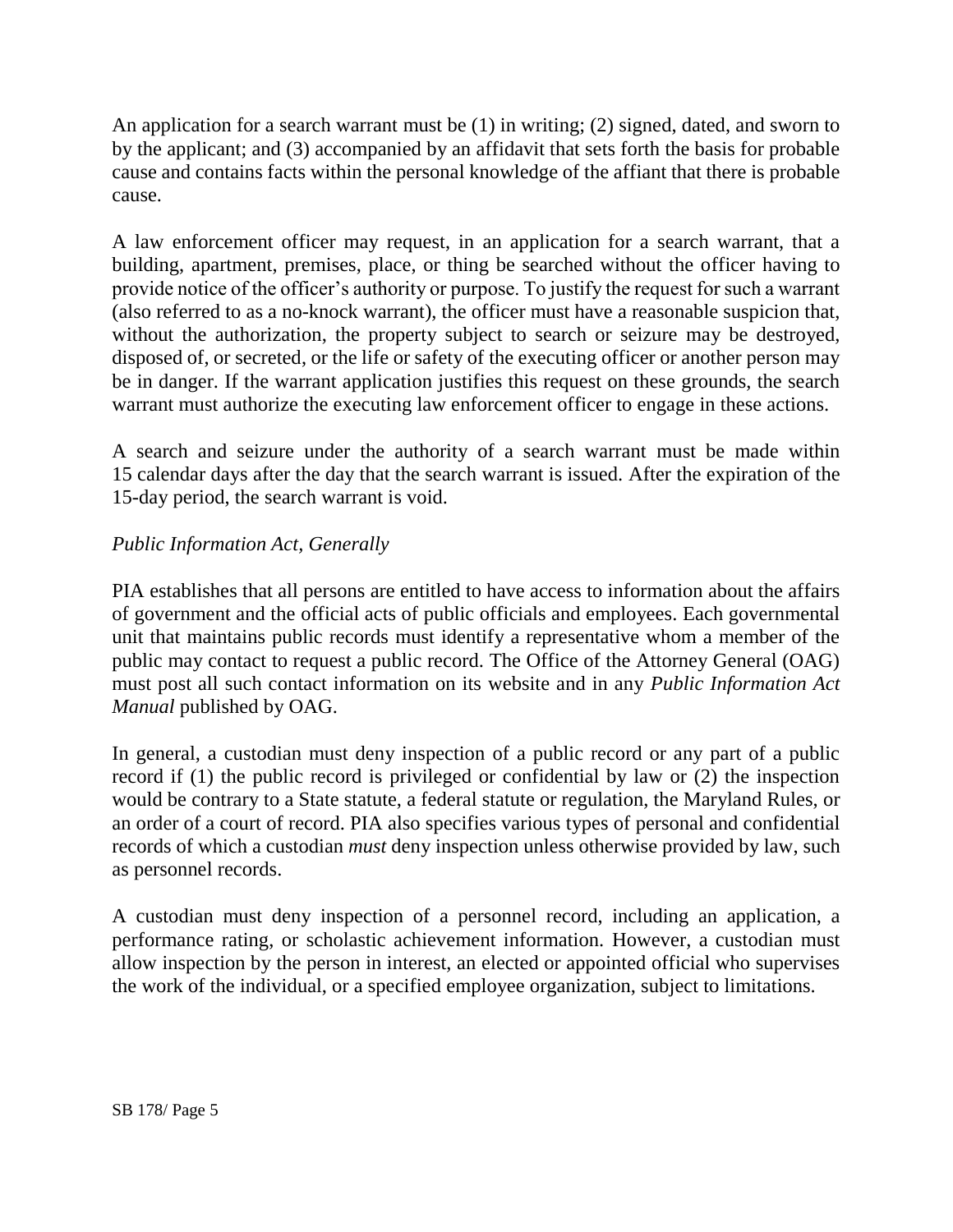### *Discretionary Denials*

Unless otherwise provided by law, if a custodian believes that inspection of a part of a public record would be contrary to the public interest, the custodian *may* deny inspection of that part of the record as provided under PIA. PIA specifies the types of records that are eligible for discretionary denial.

### *Records Pertaining to Investigations, Intelligence Information, or Security Procedures*

A custodian may, subject to specified conditions, deny inspection of:

- records of investigations conducted by the Attorney General, a State's Attorney, a municipal or county attorney, a police department, or a sheriff;
- an investigatory file compiled for any other law enforcement, judicial, correctional, or prosecution purpose; or
- records that contain intelligence information or security procedures of the Attorney General, a State's Attorney, a municipal or county attorney, a police department, a State or local correctional facility, or a sheriff.

A custodian may deny inspection of such records by a person in interest only to the extent that the inspection would (1) interfere with a valid and proper law enforcement proceeding; (2) deprive another person of a right to a fair trial or an impartial adjudication; (3) constitute an unwarranted invasion of personal privacy; (4) disclose the identity of a confidential source; (5) disclose an investigative technique or procedure; (6) prejudice an investigation; or (7) endanger the life or physical safety of an individual. Under the bill, these conditions apply to the denial of inspection by a person in interest of a record relating to an administrative or criminal investigation of misconduct by a law enforcement officer.

"Person in interest," as it applies to PIA, means (1) a person or governmental unit that is the subject of a public record or a designee of the person or governmental unit; (2) if the person has a legal disability, the parent or legal representative of the person; or (3) as to requests for correction of certificates of death under State law, the spouse, adult child, parent, adult sibling, grandparent, or guardian of the person of the deceased, as specified.

### *Procedure for Denial*

A custodian who denies inspection of a public record must, within 10 working days, provide a written statement to the applicant that gives (1) the reason for denial; (2) if denying a part of a record on a discretionary basis, a brief explanation of why the denial is necessary and why redacting information would not address the reasons for the denial; (3) the legal authority for the denial; (4) a brief description of the undisclosed record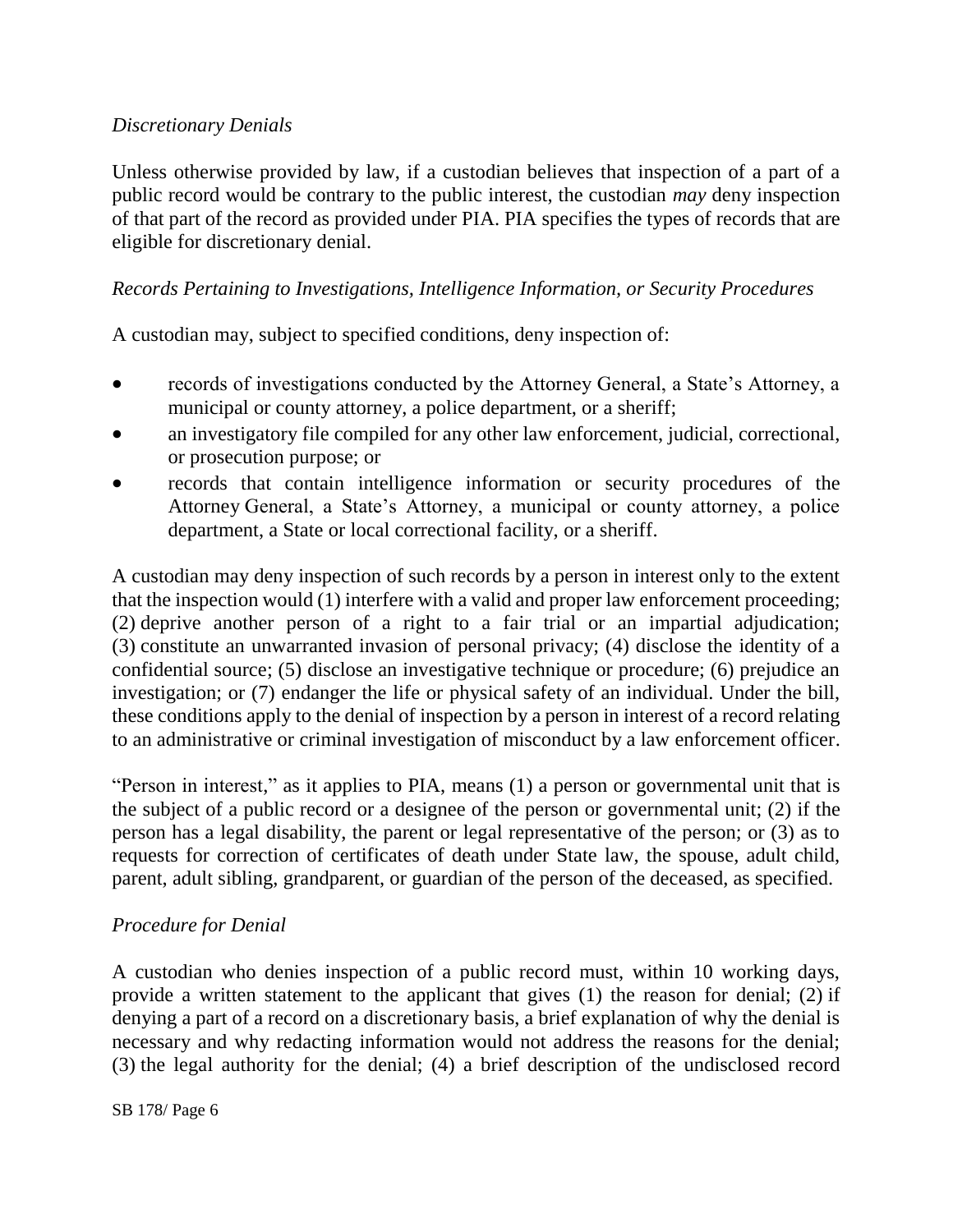(without disclosing the protected information); and (5) notice of the available statutory remedies.

### *Denial of Personnel Records Relating to Police Disciplinary Actions*

In *Maryland Department of State Police v. Teleta S. Dashiell,* 443 Md. 435, 117 A.3d 1 (2015), the Court of Appeals held that the internal affairs records of an investigation into the conduct of a State police officer were "personnel records" exempt from mandatory disclosure under PIA, despite the fact that the respondent – who had filed a complaint against the officer – had identified the officer in a public forum and that her complaint against him was sustained. In addition, the court held that the respondent, as the complainant, was not a person in interest with respect to the requested records.

### *Law Enforcement Officers' Bill of Rights – Expungement of a Record of a Formal Complaint*

Under the Law Enforcement Officers' Bill of Rights, a law enforcement officer, on written request, may have expunged from any file the record of a formal complaint made against the law enforcement officer if at least three years have passed since the final disposition by the law enforcement agency or hearing board and (1) the law enforcement agency that investigated the complaint exonerated the law enforcement officer of all charges in the complaint or determined that the charges were unsustained or unfounded or (2) the hearing board acquitted the law enforcement officer, dismissed the action, or made a finding of not guilty. Evidence of a formal complaint against a law enforcement officer is not admissible in an administrative or judicial proceeding if the officer is eligible for expungement of the formal complaint.

**State Revenues:** State revenues increase to the extent that State law enforcement agencies such as the Department of State Police (DSP) seek to recuperate any costs related to responding to PIA requests under the bill through fees charged in accordance with PIA. Any such impact, however, cannot be reliably estimated.

### **State Expenditures:**

### *Department of State Police*

DSP anticipates that it will receive additional PIA requests and spend additional time reviewing and responding to PIA requests as a result of the bill. The department advises that it is unable to absorb any increase in its PIA workload without additional support personnel. According to DSP, in calendar 2020, the department processed 3,830 PIA requests, an increase of more than 1,000 requests from the previous year. DSP further advises that the department does not currently have a full-time PIA coordinator and is not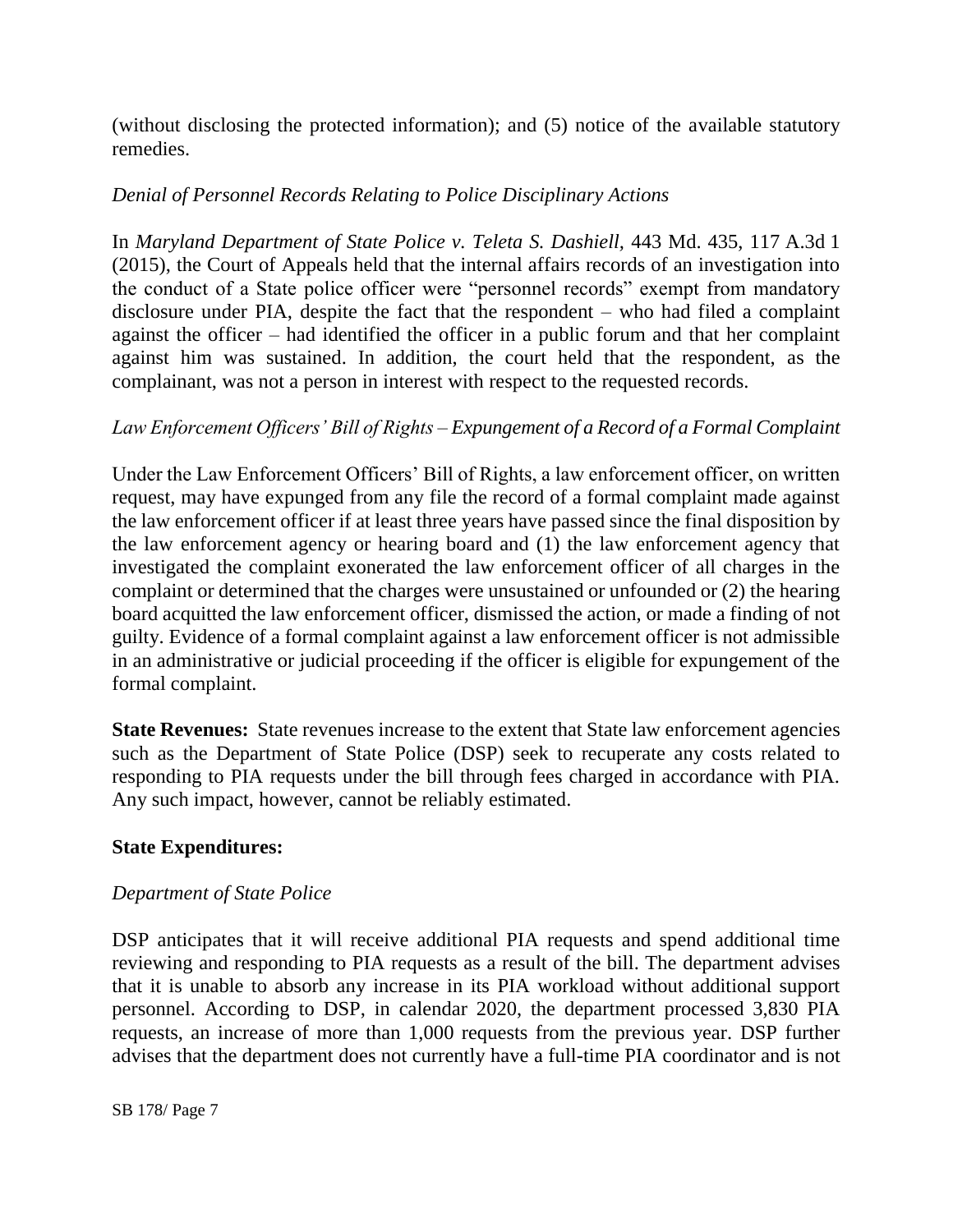currently meeting statutory timelines for responding to PIA requests given the high request volumes.

Thus, general fund expenditures for DSP increase by \$59,036 in fiscal 2022, which accounts for the bill's October 1, 2021 effective date*.* This estimate reflects the cost of hiring one additional full-time administrative specialist to assist the department in retrieving, reviewing, redacting, and copying requested records. It includes a salary, fringe benefits, one-time start-up costs, and ongoing operating expenses.

| Position                              | 10       |
|---------------------------------------|----------|
| <b>Salary and Fringe Benefits</b>     | \$53,455 |
| <b>Operating Expenses</b>             | 5,581    |
| <b>Total FY 2022 DSP Expenditures</b> | \$59,036 |

Future year expenditures reflect a full salary with annual increases and employee turnover and ongoing operating expenses.

To the extent that DSP experiences a significant increase in its PIA workload as a result of the bill, additional personnel may be needed. DSP can meet the bill's reporting requirement and other requirements relating to search warrants with existing resources.

### *Governor's Office of Crime Prevention, Youth, and Victim Services*

The bill requires GOCPYVS to analyze and summarize specified search warrant data submitted by law enforcement agencies. General fund expenditures for GOCPYVS increase by \$63,643 in fiscal 2022, which accounts for the bill's October 1, 2021 effective date. This estimate reflects the cost for GOCPYVS to create an automated reporting system and hire one part-time administrative employee to assist the office with collection, compilation, and reporting of warrant-related data in accordance with the bill. It includes a salary, fringe benefits, one-time start-up costs, and ongoing operating expenses.

| <b>Total FY 2022 GOCPYVS Expenditures</b>      | \$63,643      |
|------------------------------------------------|---------------|
| One-time Start-up Costs and Operating Expenses | 5,336         |
| <b>Computer Programming</b>                    | 25,000        |
| <b>Salary and Fringe Benefits</b>              | \$33,307      |
| Position                                       | $0.5^{\circ}$ |

Future year expenditures reflect a full salary with annual increases and employee turnover and ongoing operating expenses.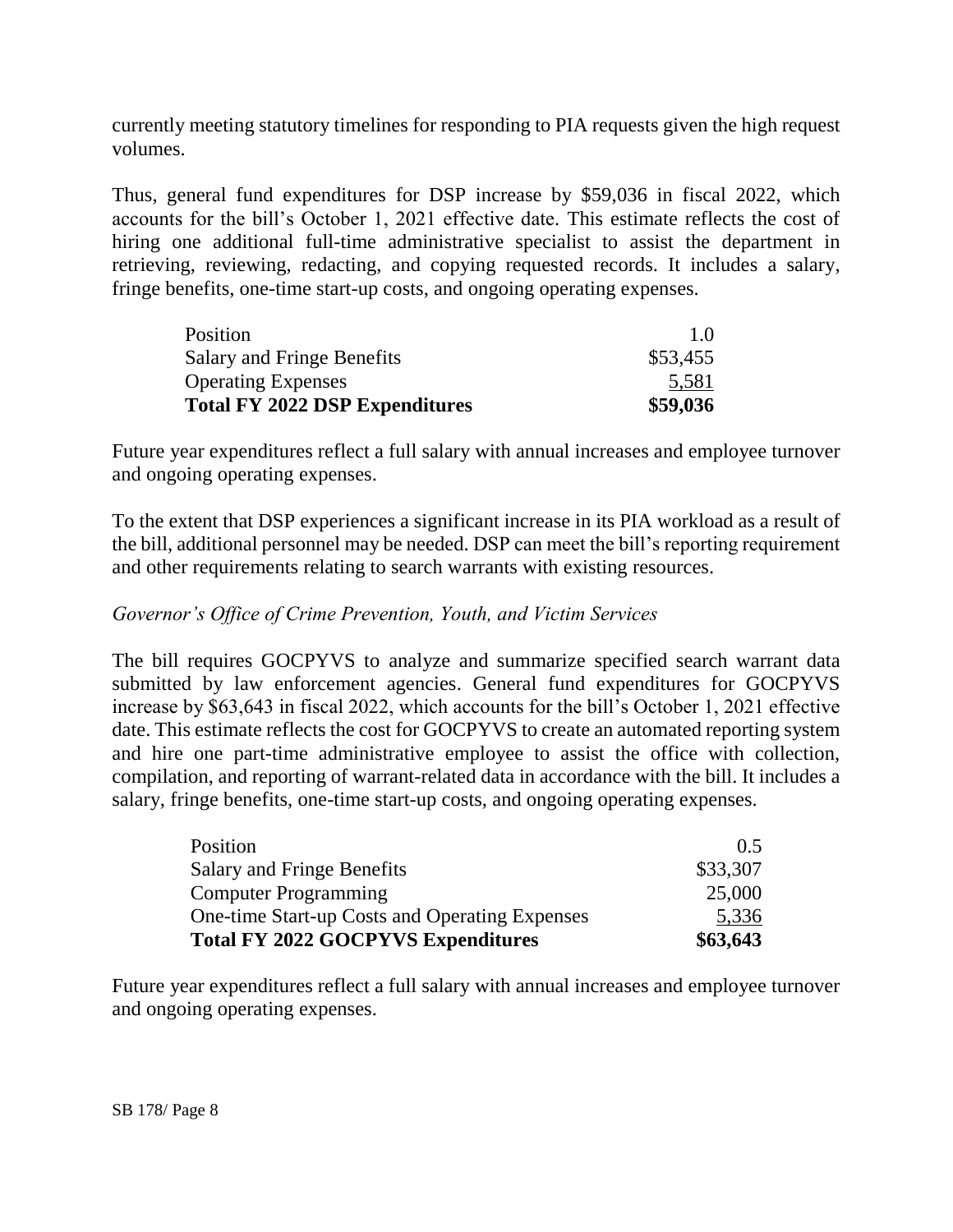### *Department of Public Safety and Correctional Services*

Officers in both the Intelligence Investigation Division (IID) and Warrant Apprehension Unit (WAU) within DPSCS wear vests with police markings. However, the bill requires the use of a uniform, badge, and tag bearing the name and identification number of the police officer when executing a search warrant. DPSCS advises that uniforms are necessary for the 78 police officers within IID and WAU that regularly execute search warrants, at a total cost of approximately \$39,000 (\$500 per complete uniform). Thus, general fund expenditures for DPSCS increase by \$39,000 in fiscal 2022 only.

MPTSC can meet its responsibilities under the bill with existing budgeted resources.

#### *Other State Agencies*

While the bill's provisions likely affect the operations of other State law enforcement agencies, it is assumed that these agencies can likely meet the bill's requirements with existing budgeted resources.

**Local Fiscal Effect:** Local revenues increase to the extent that local governments seek to recuperate any costs related to responding to PIA requests under the bill through fees charged in accordance with PIA.

While the bill's provisions likely affect the operations of local law enforcement agencies, it is assumed that local law enforcement agencies can generally meet the bill's requirements with existing resources. In the event that the bill results in a significant increase in the PIA workload of local law enforcement agencies, local expenditures may increase for some jurisdictions to hire staff to process the requests.

## **Additional Information**

**Prior Introductions:** None.

**Designated Cross File:** HB 120 (Delegates Acevero and Barron) - Judiciary.

SB 178/ Page 9 **Information Source(s):** Office of the Attorney General; Judiciary (Administrative Office of the Courts); Maryland State's Attorneys' Association; University System of Maryland; Morgan State University; St. Mary's College of Maryland; Department of Natural Resources; Department of Public Safety and Correctional Services; Department of State Police; Maryland Department of Transportation; Department of General Services; Carroll, Cecil, Harford, Montgomery, Prince George's, and St. Mary's counties; Baltimore City; City of Salisbury; towns of Bel Air and Leonardtown; Department of Legislative Services